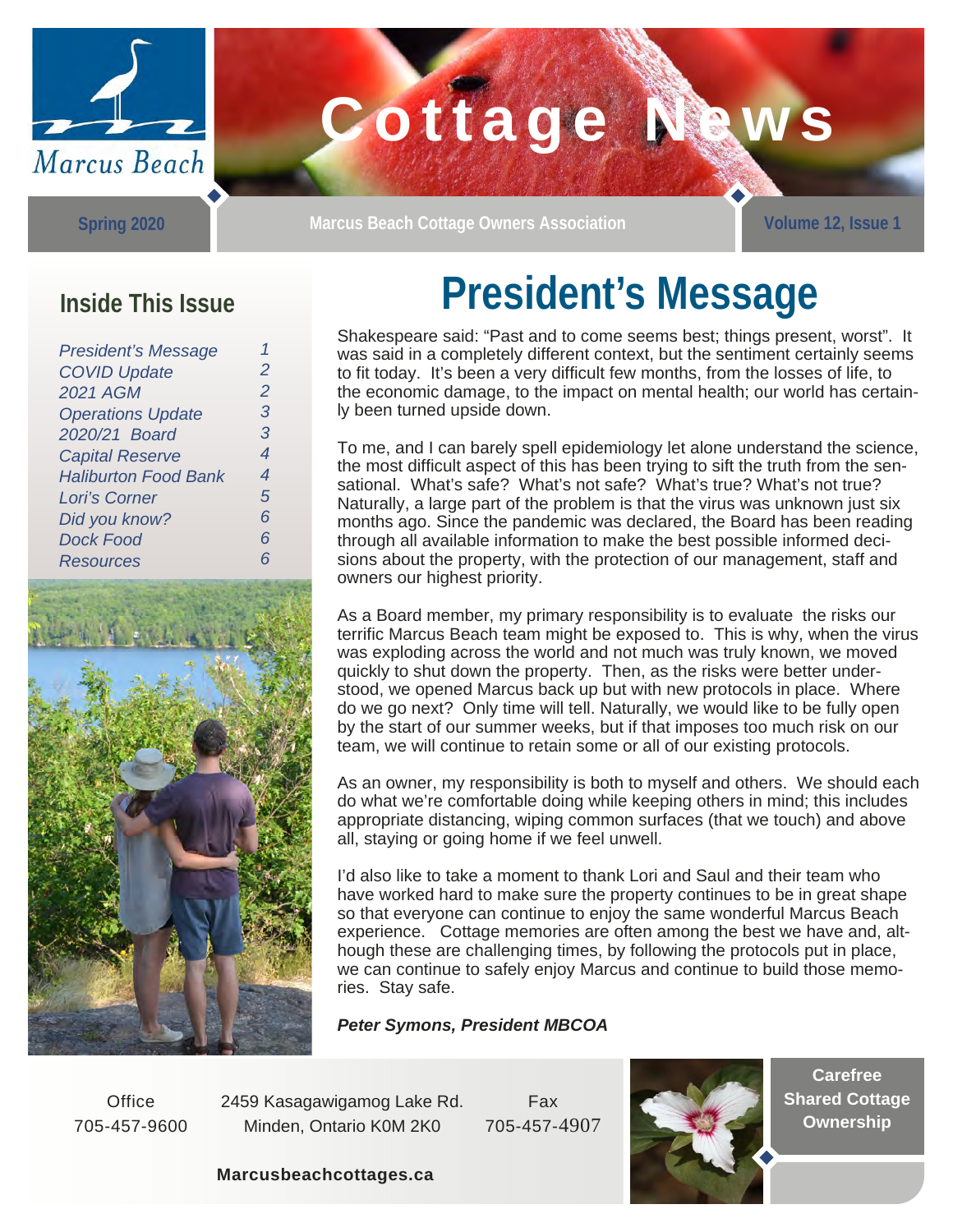

### **COVID Update and Guidelines**

As this article is being written (early June) the Emergency Measures are in place until June 30th but the province is cautiously taking steps to "open up" the province and allow more social interaction.

The experience of other countries is a cautionary tale that opening up too quickly will result in restrictions being re-imposed, so the goal is to find a path that keeps everyone safe while owners enjoy the beauty and serenity that Marcus Beach brings.

First, please keep in mind that the Covid-19 virus is still here and at the moment there is neither a vaccine nor any effective treatment. As you know, risk of serious complications increases with age or with any underlying health conditions so please take a moment to assess your tolerance for risk; only you can decide whether a trip to the cottage is the best decision for you.

The Board is providing the following guidelines to keep everyone safe (owners, cleaners, staff, and guests). We are all in this together and so are asking each owner to continue the behaviours we have always seen – respect and consideration towards other cottagers.

With that in mind:

- Please remember that at the time this article is written the cottage is operating on a shortened week.
- When in a shared space (like



the dock) please respect social distancing.

- Please wipe down any shared equipment before and after use (e.g. paddles) with either soap and water or sanitizer. Do not pour soapy water into the lake.
- Consider bringing your own life jackets. If you cannot, please wipe them down before and after use.
- Sheets and towels are freshly laundered on every changeover day but blankets and comforters are not - you may want to consider bringing your own.
- Please respect the check in/ check out times – the cleaners will need the full time between occupants to do a thorough clean.
- Please minimize the number of times you go into town and wear a face mask which will both minimize any virus spread as well as reassure local residents that we care.
- If you are not feeling well please go home right away and let Lori know.
- If you want to wipe down any surfaces please use Lysol or something similar—do not use bleach.

Before leaving home, please take a moment to ensure you know the current provincial guidelines around COVID. They can change rapidly and we all need to respect what the province is asking us to do to help prevent further spread of the virus.

The Province of Ontario has a website where all information related to COVID-19 is outlined (from current statistics to reopening plans):

### https://covid-19.ontario.ca

Wishing all our fellow cottagers a safe and happy season.

Looking forward to seeing you this summer!



### **Save the Date 2021 AGM**

Put it on your calendar now! Our Annual General Meeting is a chance for you to meet the Board and your fellow cottage owners, and one of your few opportunities to ask questions of the Board directly; hopefully in person this time!

### **Saturday, April 24, 2021 Hilton Garden Inn Thornhill, ON**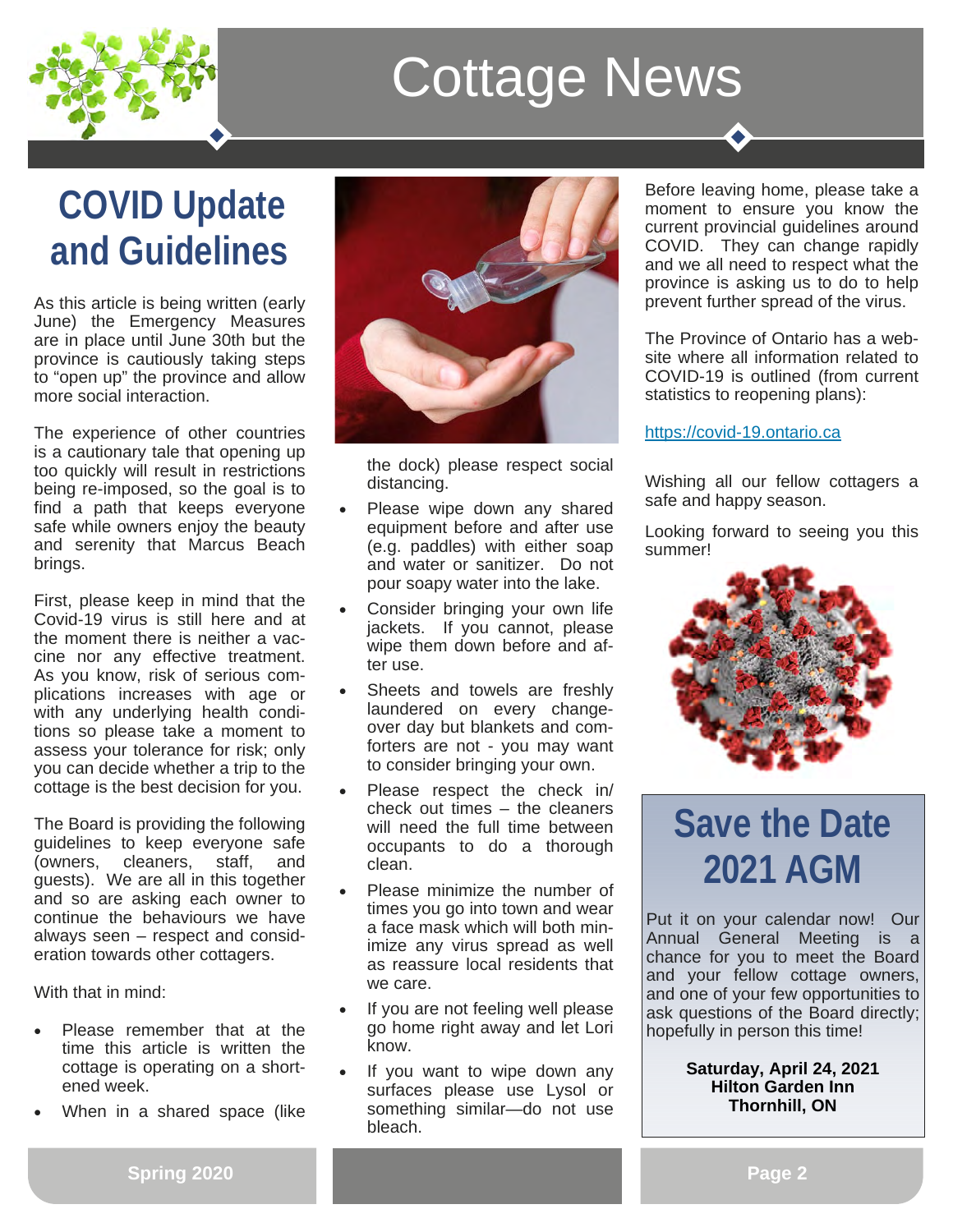## **Operations Update**

The COVID shutdown at Marcus Beach has delayed a few projects but nevertheless quite a few were completed or are planned to be completed by the end of the summer.

### **Dock Cribs**

Now that all the docks have been replaced work is starting to replace the surface boards on all the dock cribs (the part that is on land).

### **Cottage Staining**



We are increasing the frequency of staining as well as going from one coat of stain to two.

Cottages 1 and 12 have been completed. The plans are to complete cottages 3, 4 and 7 by the end of the season.

### **Steam Cleaning**



All the sofas have been professionally cleaned by a local company.

All of the carpets have been steam

cleaned by Saul as part of the spring maintenance procedures.

### **Recycling**

A gentle reminder that Haliburton has very strict recycling policies.



Please follow the policies that are listed in each cottage. Otherwise Saul has to sort through the garbage or we incur heavy fines from the County.

### **Wood Chips**



The wood chips pile (used for Joe's Trail) has been relocated from adjacent to cottage 19

to an area closer to the office (across from the basketball court).

### **Window Caulking**

The window caulking project for this year been completed. All five Wildwood cottages have had their window re-caulked and any loose batten has been secured.

### **Additional Dock Table**

In June a second small table will be added to each dock.

### **Sink Faucets**

New kitchen faucets were planned to be installed in all cottages as part of the spring maintenance ac-

tivities. However, this project has been delayed as a result of the COVID shutdown until after the summer.

## **2020/21 Board Members**

The first order of business on the agenda for a new Board is to decide the various roles each member will hold. Your Board members this year are:

**Peter Symons:** President

**Paul Geukers:** Communications

**David Lee:** Member at large

**Bruce Miller:** Secretary

**Monique Telmosse:** Treasurer

If you have an interest in joining the Board or perhaps just willing to help periodically with a special project please let us know. We know we have a lot of enthusiastic and talented owners at Marcus Beach!

**marcusbeachboard@gmail.com**

**Spring 2020**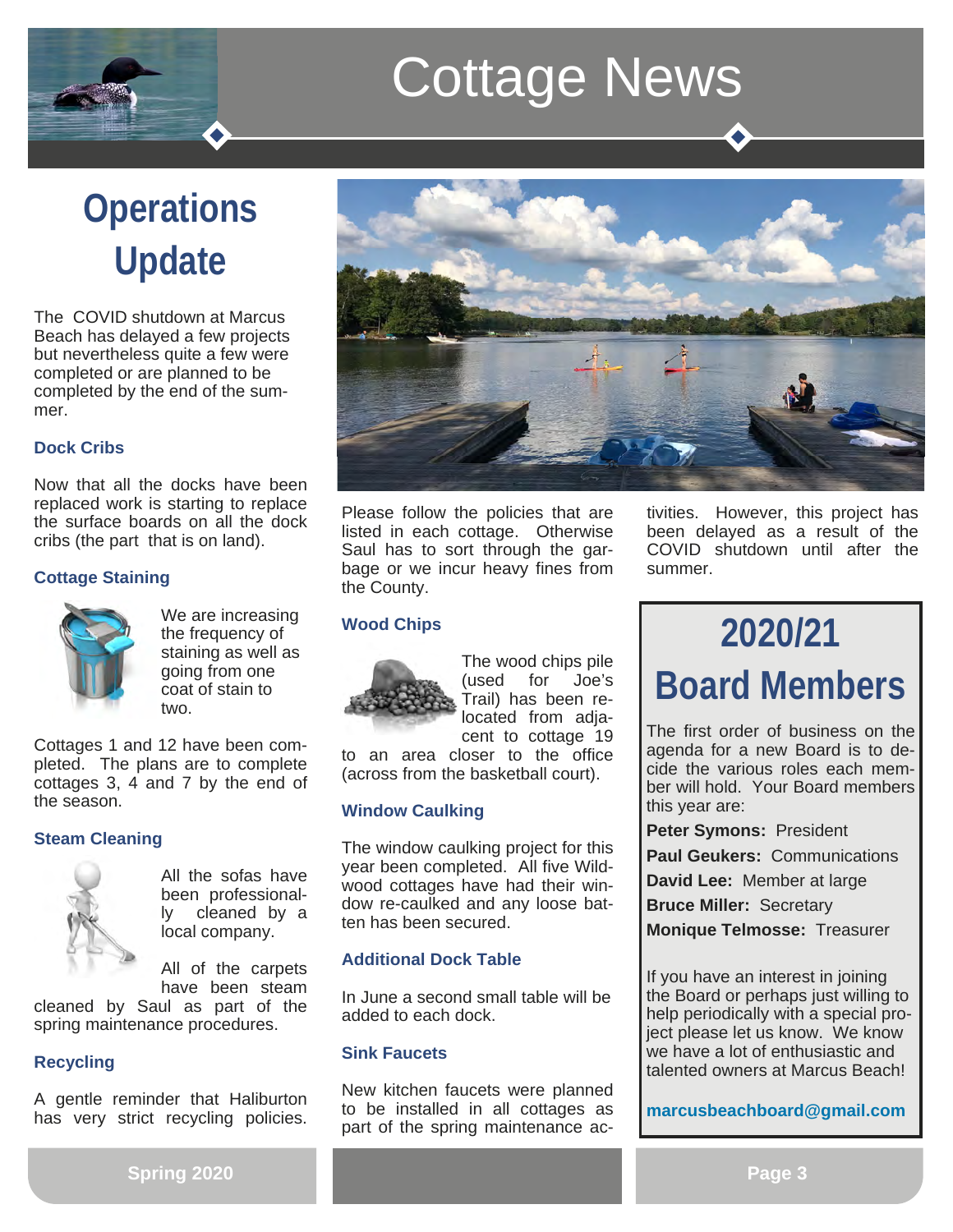

### **Capital Reserve Fund**

What is the Capital Reserve anyway? We talk about it a lot at the AGM but not everyone has experience with the concept.

The Capital Reserve (CR) is a fund where monies are added every year for the long term maintenance of our property and cottages. Those funds are invested in a variety of financial instruments to achieve the necessary returns.

But how do we know how much to set aside? That's the science and art of CR planning. When MB was built, the original Board established a list of items that they knew would eventually need repair or replacement, everything from washing machines to docks, and then they estimated the replacement / repair costs of each as well as when they thought the replacement might be needed.



Based on those costs and when they figured we'd need the money, they worked backwards to determine how much money needed to go into the CR every year.

This planning by the original and successive boards has served us very well for over twelve years.

We're now getting to the time when a lot of those repairs and replacements are due and we're starting to spend more from the Capital Reserve. With the beginning of some larger withdrawals from the fund, recent Boards have taken a closer look at all the underlying assumptions of the original reserve.

As you would expect, some were perfect while others missed the mark by a few years. Here are a couple of examples:

- The initial plan was that we'd need to replace BBQ's approximately every five years. That's proven to be quite accurate.
- We thought that the wood floors would last 15 years before needing attention. In fact, we replaced the floors after about seven years.
- The plan was that kitchen furniture would need replacing in 10 years. We now think it will likely last closer to 20.
- The original plan was focused on the cottages themselves; there were no funds set aside for exterior items like erosion control or forest management. In addition, some items like windows or cottage siding were not included.

So this year, the Board has revamped the CR using our twelve years of history to update and improve the underlying assumptions of what we need to spend. The biggest change? In order to keep wood rot at bay, we now know that we need to apply two coats of highquality stain to every cottage, every few years. We will need to periodically invest in shoreline and woodland maintenance.



Other changes are more minor but help improve our understanding of the upcoming cash flow.

What does this mean to you? It means that we will constantly monitor our annual contributions to the Capital Reserve and adjust when necessary to ensure that we have sufficient funds for the long term financial health of Marcus Beach.

### **Haliburton Food Bank**

The Covid-19 pandemic has had a significant economic impact on many communities with a high proportion of seasonal workers like Haliburton.

The Marcus Beach community donates all the proceeds from the bottle returns to the local Lions Club. If you would like to make your own contribution perhaps consider helping out the local food bank:

https://www.haliburton4cs.org/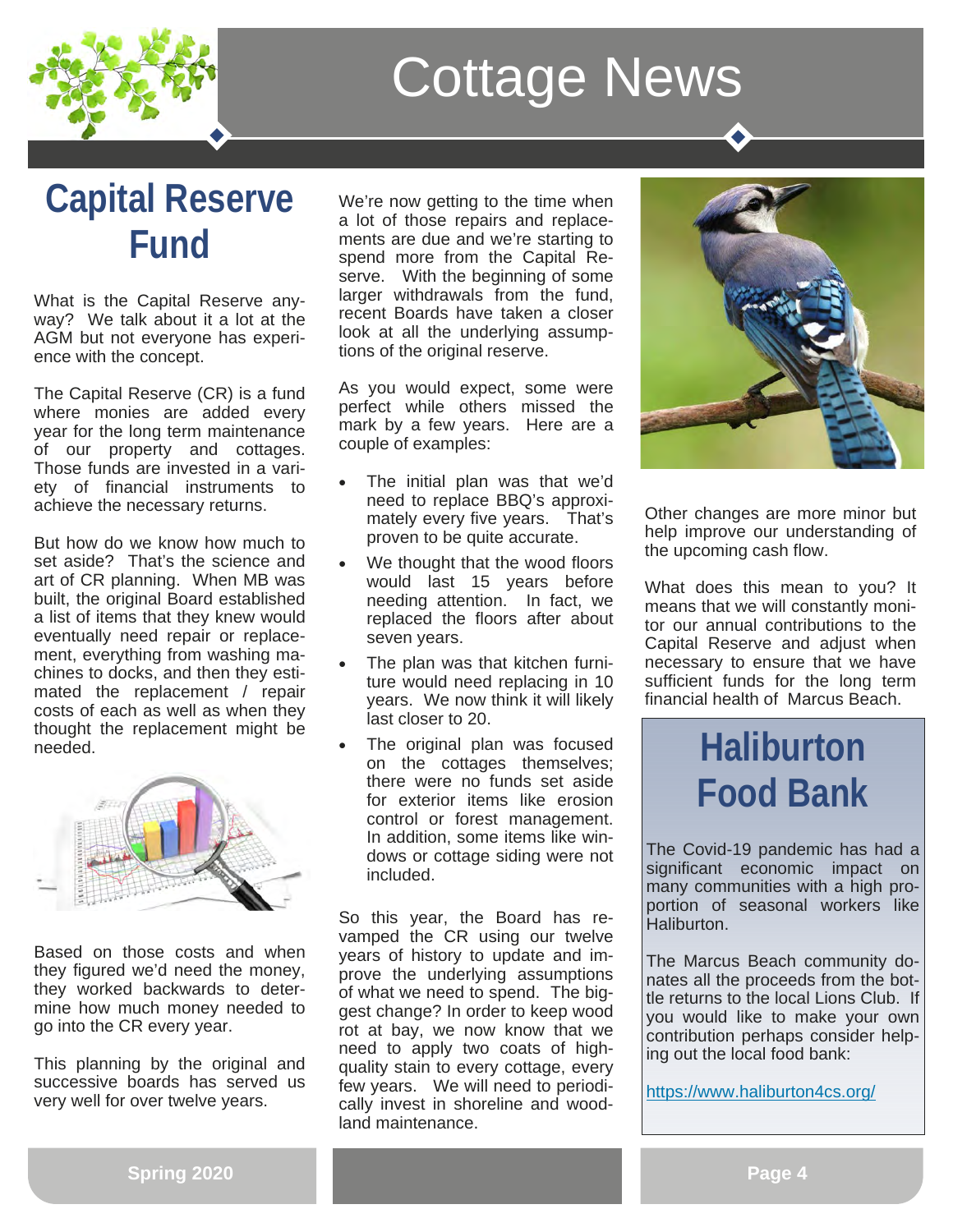### **Lori's Corner**

#### **Boats**

Owners are reminded to please remove their personal items and garbage from rowboats and paddle boats. It is not uncommon, for example, for containers of worms or bait to be left behind in the boats.

#### **Blankets and Quilts / Comforters**

These items are being stored in the closets of each bedroom and are thoroughly cleaned twice a year. However, if you wish to wash before using, please follow these instructions:

- The Velux blankets can be washed two at a time, they dry very quickly;
- the quilts on the queen beds can be washed - one at a time. *Please do not use any bleach* when washing. The more the quilts are washed, the faster they are going to fade;
- consider bringing your own blankets if you have concerns.

### **Annual Owners Survey**

A quick reminder that we'll soon be issuing our annual Marcus Beach owner satisfaction survey.

Please take a few minutes to complete it and help your Board of Directors understand your concerns, issues, and thoughts. But please reach out at anytime to:

**marcusbeachboard@gmail.com**



#### **Basement Storage**

Owners use the basements to store their seasonal items. Once the summer is over, please remove the floaties, tubes, etc. (same for the winter sports)

The basements are getting very crowded with these items staying year round, and with many families, these items tend to accumulate very quickly.

It is necessary to perform regular maintenance on the furnaces, sump pumps and water heater so it is very important that the areas around this equipment is kept clear.

#### **Office During the Summer**

The Marcus Beach office will be closed for the duration of the COVID pandemic. I am happy to meet with owners - please make an appointment and we will find a way to safely meet.

#### **Summer Help**

This year we are pleased to announce that Brian McGroaty will be assisting Saul at Marcus Beach. Brian will be working four days a week for the summer months.

Both Saul and Brian will be using safe distancing practices.

#### **Cottage Selections for 2021**

Cottage week selections will be sent to owners by the end of June.

#### **Chairs on the Docks**

Do not leave chairs at the end of docks; when you are done please return them to the dock crib area.

#### **Bass Nests**

A reminder that the fishing season for both smallmouth and largemouth bass does not start until the fourth Saturday in June.

Bass often spawn close to our docks and during this time bass are very protective of their nests.

Please protect the bass population in Lake Kashagawigamog by not fishing off the docks during this time.

**Spring 2020**